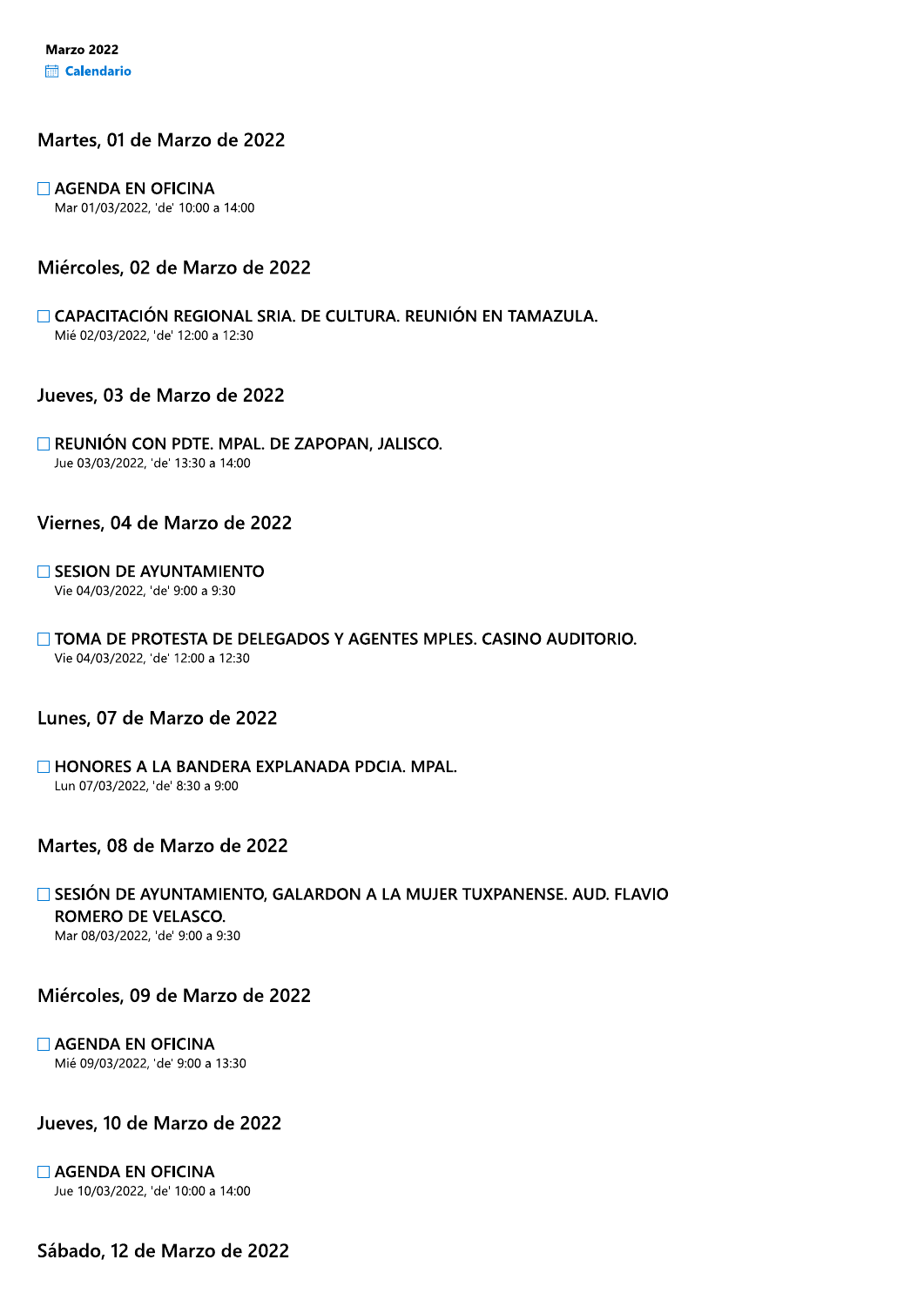REUNIÓN ARQ. ARIANA MONTIAL SRIA. DEL BIENESTAR HOTEL ARANZAZU GDL Sáb 12/03/2022, 'de' 13:30 a 14:00

# Domingo, 13 de Marzo de 2022

## **FIFTING PREMIACION RALIK DEPORTIVO TIZATIRLA**

Dom 13/03/2022, 'de' 13:00 a 13:30

# Lunes, 14 de Marzo de 2022

 $\Box$  SESIÓN INTEGRACIÓN COMUR SALA DE AYTO. Lun 14/03/2022, 'de' 9:00 a 9:30

REUNIÓN TRANSPARENCIA, SALA DE AYTO. Lun 14/03/2022, 'de' 11:00 a 11:30

 $\Box$  INSTALACIÓN DEL IJA, DIF MPAL. Lun 14/03/2022, 'de' 12:00 a 12:30

# Martes, 15 de Marzo de 2022

# $\Box$  AGENDA EN OFICINA

Mar 15/03/2022, 'de' 9:00 a 14:00

# Miércoles, 16 de Marzo de 2022

# $\Box$  AGENDA EN OFICINA

Mié 16/03/2022, 'de' 10:00 a 14:00

# Jueves, 17 de Marzo de 2022

### $\Box$  AGENDA EN OFICINA

Jue 17/03/2022, 'de' 9:30 a 14:00

# Viernes, 18 de Marzo de 2022

#### ACTO CIVICO, EXPROPIACIÓN PETROLERA Vie 18/03/2022, 'de' 8:30 a 9:00

#### REUNION CONSEJO DISTRITAL LIENZO CHARRO DANIEL SERRANO, TAMAZULA, JAL

Vie 18/03/2022, 'de' 11:00 a 11:30

# Domingo, 20 de Marzo de 2022

# REUNIÓN CONSEJO DES. RURAL. AUDITORIO MPAL.

Dom 20/03/2022, 'de' 9:30 a 10:00

Lunes, 21 de Marzo de 2022

#### ACTO CIVICO NATALACIO DE JUAREZ Lun 21/03/2022, 'de' 8:30 a 9:00